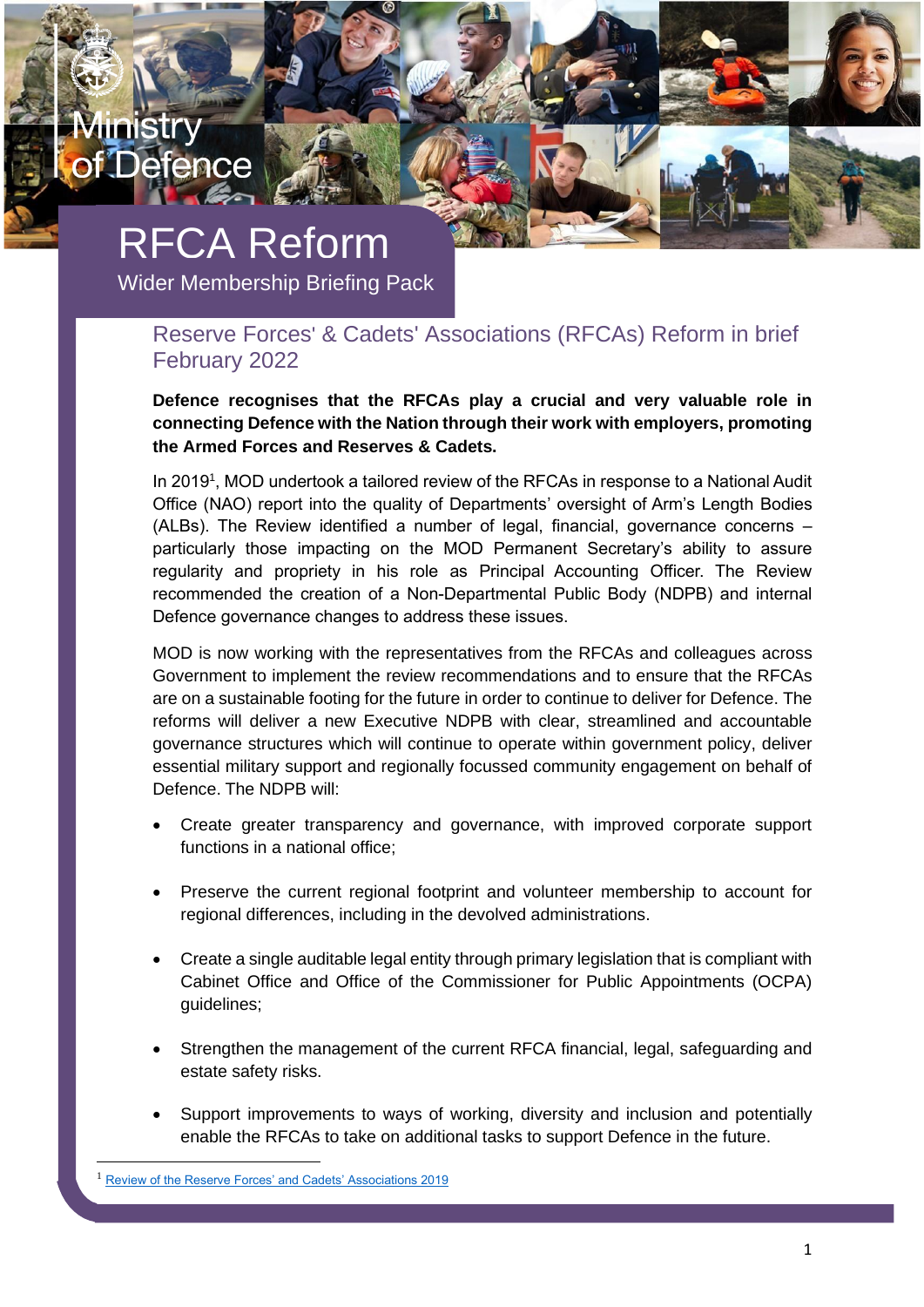

## RFCA Reform: The detail

## Implementation

A team has been established within the Reserves Forces & Cadets area of the MOD's Head Office to implement the recommendations from the Sullivan Review 2019 as part of a programme focusing on RFCA Reform. The team is working closely with the CRFCA Strategy Subgroup and other stakeholders within Defence and across Government to deliver the key programme outcomes including establishing the new NDPB.

## Will the membership be affected?

The RFCA Review 2019 recognised the value that the RFCAs bring to defence and that a key strength is their extensive volunteer membership, which brings with it a wealth of experience and valuable community links. The MOD intends to both preserve the regional RFCA footprint and enhance the volunteer ethos, establishing a diverse and inclusive organisation representative of the communities in which they serve.

The Reform and CRFCA teams have been engaging closely on this issue and have developed a model which preserves many of the existing arrangements. The proposal is that there will be Regional Advisory Councils (selected from the current regional membership) which will feed through to a National Advisory Council. While these Councils will form part of the overall NDPB, they will be independent from the executive structure, with a formal role to advise and inform Defence as well as the NDPB Board. It will be set out in primary legislation that providing advice will be an overall function of the NDPB.

## When will it happen?

Primary legislation is required to amend the current Reserves Forces Act 1996 (which underpins the RFCAs) and to introduce new legislation to establish a new NDPB. Despite best efforts, the MOD was unfortunately unable to secure a slot to stand up the new NDPB in the third session of Parliament (which runs from spring this year to spring 2023) due to various competing parliamentary priorities across Government. The Department will now aim to secure a slot in the fourth parliamentary session, starting in spring 2023, which would enable the NDPB to be formally stood up in legislation in 2024. While this this seems like it may be a long way off, there is still plenty that the RFCA Reform team will be working on with the CRFCA in the meantime to progress the Recommendations from the 2019 Review to ensure a smooth transition to the new NDPB status.

### What will be the extent of the changes?

Defence will work with the RFCAs to develop an appropriate operating model for the new organisation and to help to set the conditions for the NDPB to succeed, however, once established, it will be for the NDPB Board to determine how best to deliver against key Defence priorities on behalf of Government.

## Want more information?

Please talk to your regional Chief Executive or Director in the first instance if you have any questions about the Reform Programme. The RFCA Reform team will also be engaging with Regional Senior Leadership Teams to understand any further questions that need to be addressed.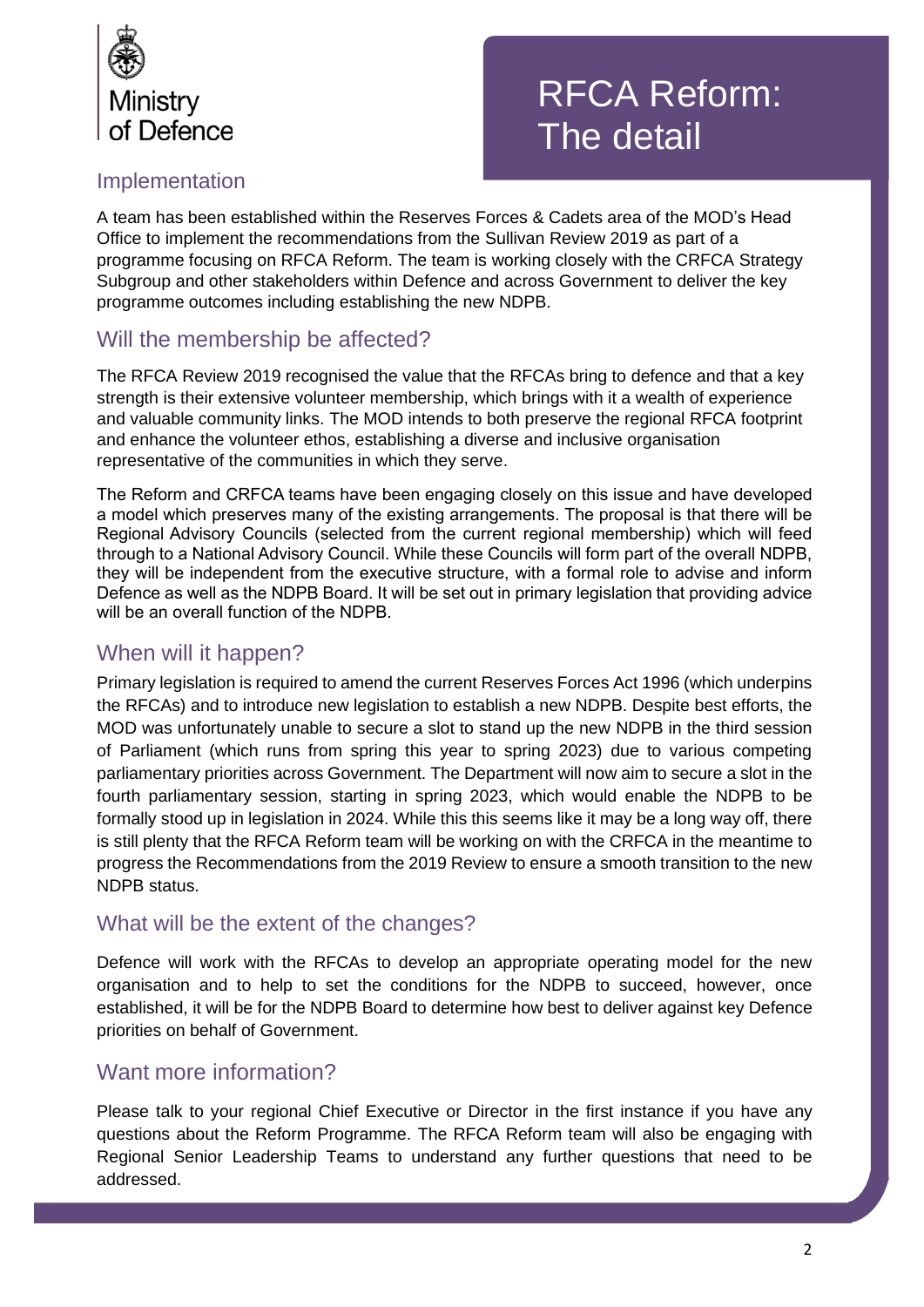

## RFCA Reform: FAQs

## Establishing the NDPB

#### **What is a Non-Departmental Public Body?**

A non-departmental public body is a classification applied by the Cabinet Office, Treasury, the Scottish Government and the Northern Ireland Executive to public sector organisations that have a role in the process of national government but are not part of a government department. They assist government departments in making decisions on policy and practice, especially in areas where specialist knowledge might be needed. Ministers are ultimately responsible to Parliament for the effectiveness of the NDPB's decisions.

#### **Why is this change needed?**

Classification of the 13 RFCAs and their Council into a single NDPB is required by Government policy. Cabinet Office and HMT guidance is to reduce the number of public bodies where possible, and to ensure those that remain are appropriately classified. Establishing the NDPB will enable the key legal and financial risks associated with the existing RFCA arrangements to be addressed at the national level, and key health & safety risks to be better understood and managed at the regional level.

#### **Will there be any changes to the geographical laydown of the RFCA regions?**

It is not intended that there will be any changes to the geographical laydown of the RFCA regions as a result of the Reform programme. The proposals seek to preserve the regional footprint and delivery model, including for the devolved nations.

#### **Will the proposals lead to centralisation?**

Core functional delivery in the areas of estates, youth/cadets and engagement will continue to be carried out at the regional level.

Recruitment of new key executive personnel to the CRFCA is underway currently and these posts will help to strengthen the organisation's corporate functions (such as HR and Finance) and will provide greater access to coherent and coordinated expert advice for those staff working in the regions.

#### **What will the new NDPB be called?**

Work is ongoing to determine the best name for the new NDPB**.**

#### **Will there be new branding for the NDPB?**

A common NDPB brand image will be designed for all marketing activity alongside regional branding.

#### **What progress has been made to date?**

Formal approval has been received from MOD, Cabinet Office and Treasury Ministers for the business case to establish the NDPB. This enabled MOD to put a bid forward for a legislative slot Although the Department has been unsuccessful in securing a slot in the third session, it will now turn its attention to bidding for a slot in the fourth session (starting in spring 2023). The MOD RFCA Reform team has also established a strong working relationship with the CRFCA Sub strategy group and have agreed the new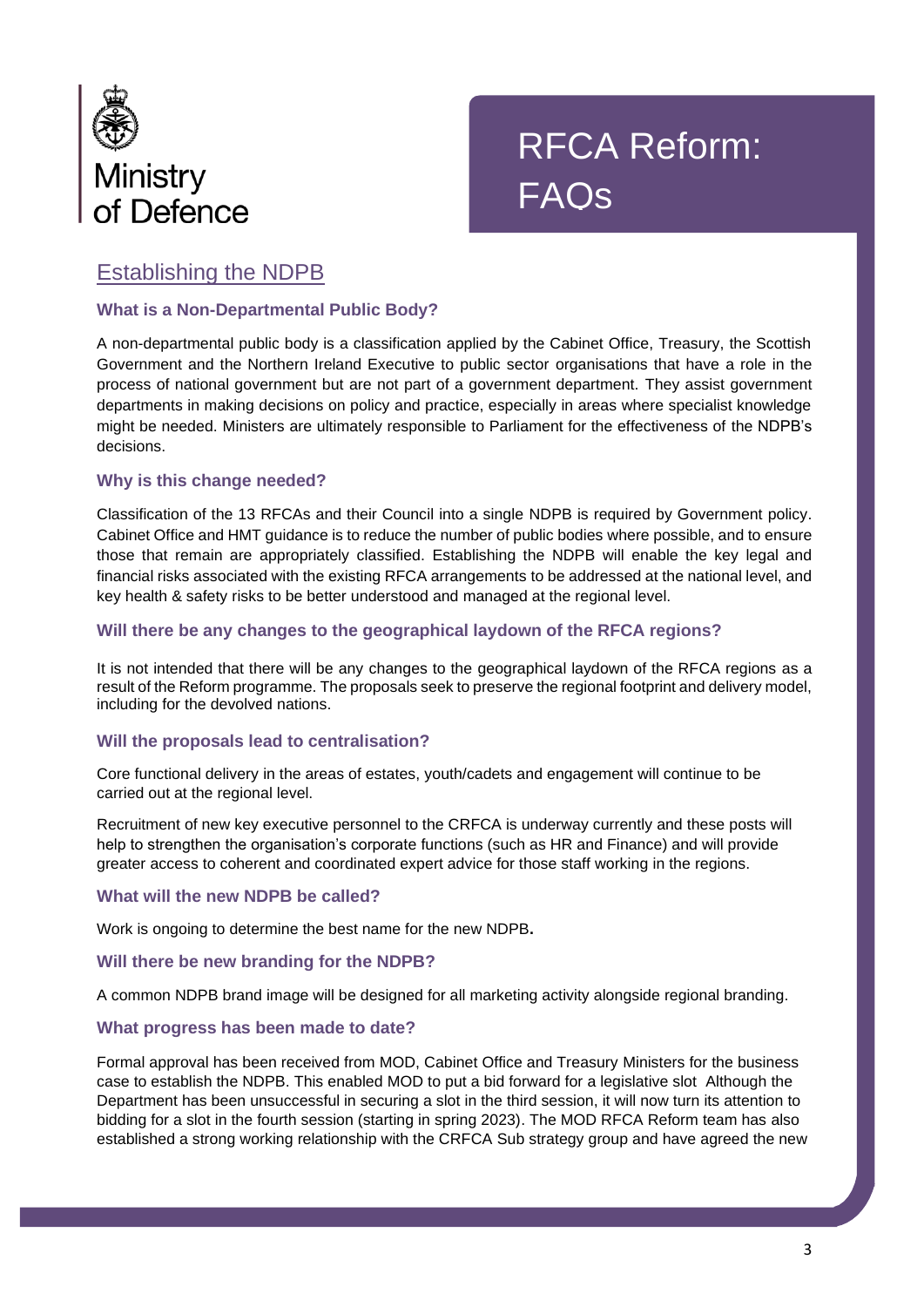

## RFCA Reform: FAQs

executive structure for the NDPB and the Advisory Council model which will allow the role/voice of the membership to be preserved. The MOD team is continuing to work on the internal MOD changes which will enable Defence to interact correctly with the NDPB

### Impact on Membership

#### **Will the membership still have a voice?**

Yes, ensuring this happens has been a key part of our work to date. The proposal is to establish a National Advisory Council fed by Regional Advisory Councils. These will comprise representatives of the wider RFCA membership who will also retain their advisory role at regional level. While these Councils will form part of the overall NDPB, they will be independent from the executive structure, with a formal role to advise and inform Defence as well as the NDPB Board.

#### **How will the RFCAs' volunteer ethos and support be maintained under the proposed NDPB? How will you continue to empower Regional Boards?**

One of the key programme outcomes is to preserve the current regional footprint and volunteer membership to account for regional differences, including in the devolved administrations. In establishing the proposed future advisory structure, the pro-bono membership of each region will be retained and furthered. They will provide advice into the NDPB Board and Defence and continue to conduct an ambassadorial role on behalf of NDPB.

#### **Will the nature of the advice we provide to Defence change?**

No. It remains essential that the new NDPB can provide advice to Defence on the state of the reserves and cadets in the regions. This advice feeds into the Cadets Health Check and the External Scrutiny Team and Reform team want to maintain that independent advisory role in the new construct.

#### **Will the Advisory function be separate from the NDPB?**

No. There will be a National Advisory Council which will be part of the NDPB but will operate independently from the board (non NDPB personnel will sit on the NAC and the Regional Advisory Councils which feed into it). It will be set out in primary legislation that providing advice will be a function of the NDPB.

#### **Who will sit on the National Advisory Council?**

This is still to be fully determined but it is expected that the NAC will comprise the chairs of the 13 Regional Advisory Councils (nominated by the membership) as well as other national representatives e.g. chair of the Lord Lieutenants Association.

#### **Will classification lead to a disenfranchised membership?**

No. Close and constructive engagement between the RFCA and MOD teams has ensured that the expertise of the membership will be retained and nurtured, while ensuring compliance with Government policy and allowing the MOD Permanent Secretary to carry out his obligations as Principal Accounting Officer. It is proposed that the RFCA membership will carry on their key advisory role as part of Regional Advisory Councils.